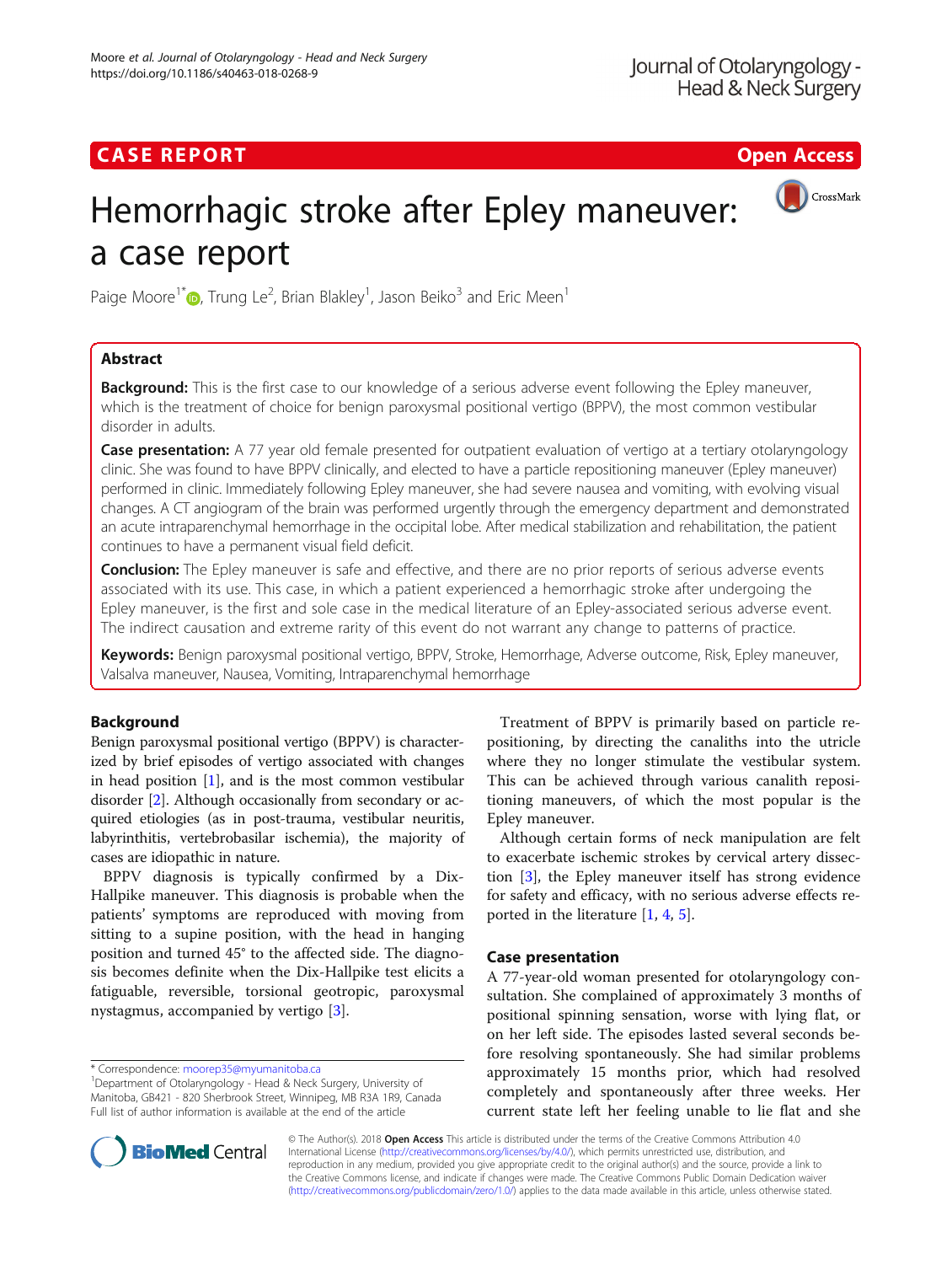had cancelled cataract surgery as a result. She had no new vision complaints.

Her relevant past medical history included a remote diagnosis of hypertension. On presentation to our service she had been normotensive without medications. Additionally, she had a right-sided cataract with stable vision. There was no previous history of stroke or ischemic heart disease. She took no medications, and had no allergies. She had no history of smoking or alcohol use. She lived independently and was very active.

On exam, there was no spontaneous or gaze-evoked nystagmus. The vestibuloocular reflex was intact, and there was no post head-shake nystagmus. Dix-Hallpike testing was strongly positive to the left, with subjective vertigo and fatigable nystagmus. Given the patient's good functional status and overall health, she was felt to be an excellent candidate for the Epley maneuver, which was offered and agreed to, with slight subjective dizziness at all stations. Upon completion of the Epley maneuver, she experienced severe nausea and forceful vomiting for several minutes. She then complained of blurred vision and continued retching for an additional 5–10 min. Vital signs obtained in clinic were a blood pressure of 178/58, and pulse of 66. The symptoms of vertigo, severe nausea, and blurred vision persisted after 30 min and the patient was transferred to the emergency department for emergent assessment, including CT angiogram of the brain.

Contrast-enhanced CT angiography of the brain was performed (Fig. 1). This demonstrated a  $4.3 \times 2.5$  cm acute intraparenchymal hemorrhage in the right occipital lobe, and a small amount of subarachnoid hemorrhage in the right basal cistern and cerebellopontine angle. There was mild mass effect and surrounding edema, but no significant midline shift. Atherosclerosis to the common carotid bifurcations was present bilaterally, without significant stenosis. The vertebral arteries and circle of Willis were widely patent without dissection, thrombosis, or aneurysm.

A neurosurgeon reviewed the images and felt there was no role for surgery based on the stability of the patient's neurological exam. Internal medicine was consulted and the patient was admitted to their service for monitoring of clinical status and management of hypertension. At the time of admission, the only pertinent neurologic finding was a left homonymous hemianopsia. The remainder of the neurologic exam was normal. Blood pressure was 187/ 82 at Emergency triage, but returned to the normal range shortly after admission where it remained, without antihypertensive therapy, for the duration of her stay in hospital.

Her admission was uncomplicated, with subjective improvements to her vision, and was she transferred to a stroke rehabilitation program 13 days after the initial event.

Stroke rehabilitation physicians noted an ongoing left hemianopsia, and mild left-sided neglect 2 weeks after the

stroke, but the patient was safe and independent with her

activities of daily living. She was discharged home 27 days after her stroke. Ophthalmologic testing 15 months later revealed a persistent binocular deficit to the left inferior visual field, and 20/30 binocular acuity (Fig. [2](#page-2-0)).

# **Discussion**

There is ongoing debate about the relationship between neck manipulation and cervical artery dissection, which can lead to ischemic strokes. The vast majority of this literature is chiropractic or physiatric in nature, and pertains to brisk and jarring cervical manipulation, unlike particle repositioning maneuvers. Physiologically, mechanical forces can lead to intimal injuries of the internal carotid and vertebral arteries, as evidenced by known stroke triggers such as neck rotation and extension, implying an inherent fragility of the intimal wall [[4\]](#page-3-0). However, it is unclear whether there may be preexisting vascular disease in the affected population [\[5\]](#page-3-0) . Although some case-control studies have suggested an association between cervical manipulation therapy and cervical artery dissection (typically vertebral artery dissection as opposed to internal carotid artery dissection), there is insufficient evidence to establish a causal relationship between the two'  $[6-8]$  $[6-8]$  $[6-8]$  $[6-8]$  $[6-8]$ . Due to the very low incidence of both internal carotid artery and vertebral artery dissection (2.5 to 3 per 100,000 patients and 1 to 1.5 per

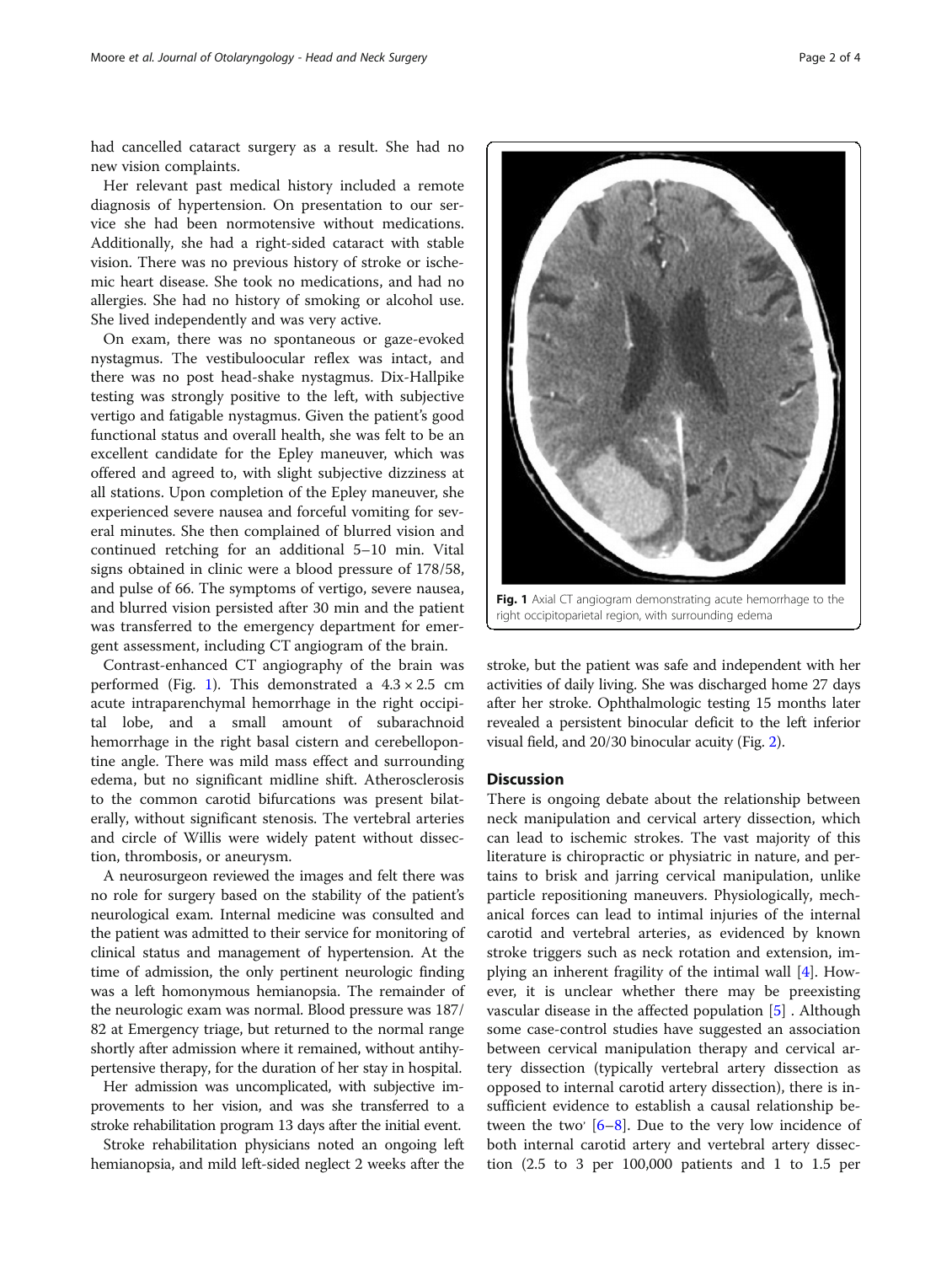We have presented the first case to our knowledge of intraparenchymal hemorrhage related to the Epley maneuver, resulting in a permanent visual field deficit. Causation is uncertain in this case. It is possible that the patient's forceful retching and vomiting caused a significant increase in intracranial pressure by way of repeated Valsalva Maneuvers [\[13\]](#page-3-0), which then resulted in rupture of a small intracerebral artery [\[14\]](#page-3-0). Supporting this is that the occipital lobe (the location of our patient's hemorrhage) is a common location for intracerebral hemorrhage associated with acute hypertensive changes [\[15](#page-3-0)].

Another possible mechanism is that the patient's intense nausea and vomiting were elicited by a stroke itself occurring during particle repositioning – it is well established that nausea and vomiting are common symptoms at the onset of hemorrhagic stroke [\[16](#page-3-0)]. It is clear that a history of long-standing hypertension (which, despite having reportedly being controlled off of medications, was previously present in our patient) is a risk factor for intracerebral hemorrhage due to gradual vessel degeneration over time predisposing to vessel rupture [[14](#page-3-0)]. There was no evidence of cervical artery dissection, thrombosis, or ischemia, in our patient, which is the typical pathophysiology of neck manipulation-induced stroke [\[6,](#page-3-0) [17](#page-3-0)].

## Conclusion

The Epley maneuver is commonly performed, and is safe and effective in otolaryngology practice. This is the sole case present in the medical literature of an Epley maneuver-associated serious adverse event, and specific causation in our patient's case is unclear. Regardless of our patient's case, careful selection of appropriate patients remains important when deciding on whom to perform the Epley maneuver, particularly in elderly patients with comorbidities. The indirect causation and extreme rarity of this event do not warrant change to practitioner patterns of practice.

#### Abbreviations

BPPV: benign paroxysmal positional vertigo; CT: computed tomography; ENT: Ear, nose and throat surgery (aka otolaryngology- head & neck surgery)

#### Acknowledgements

# Funding

N/A

There was no funding for this report.

#### Availability of data and materials N/A

## Authors' contributions

JB reviewed the neuroimaging and provided input on possible etiologies. BB assisted with manuscript editing. TL performed the initial literature review. EM provided patient details including history, physical findings, and details surrounding the adverse event, and provided manuscript edits. PM performed updated literature review, obtained ethics approval, and was primary manuscript author. All authors read and approved the final manuscript.

<span id="page-2-0"></span>

100,000 patients, respectively) [\[6\]](#page-3-0) and the limitations of the aforementioned case-control literature, the incidence of cervical manipulation therapy-associated cervical artery dissection has not been established.

The Epley maneuver is very efficacious, with many patients converting to a negative Dix-Hallpike and experiencing a complete resolution of vertigo after the initial treatment  $[1, 2, 9-11]$  $[1, 2, 9-11]$  $[1, 2, 9-11]$  $[1, 2, 9-11]$  $[1, 2, 9-11]$  $[1, 2, 9-11]$  $[1, 2, 9-11]$  $[1, 2, 9-11]$ . The natural history of BPPV tends towards spontaneous resolution without treatment in up to 84% of cases [\[12\]](#page-3-0). In addition, the only reported adverse events associated with the Epley maneuver are nausea and vomiting, with rates of 16.7–32% [[1](#page-3-0), [10](#page-3-0), [11\]](#page-3-0). There are no reports in the literature of ischemic or hemorrhagic stroke associated with particle repositioning maneuvers.